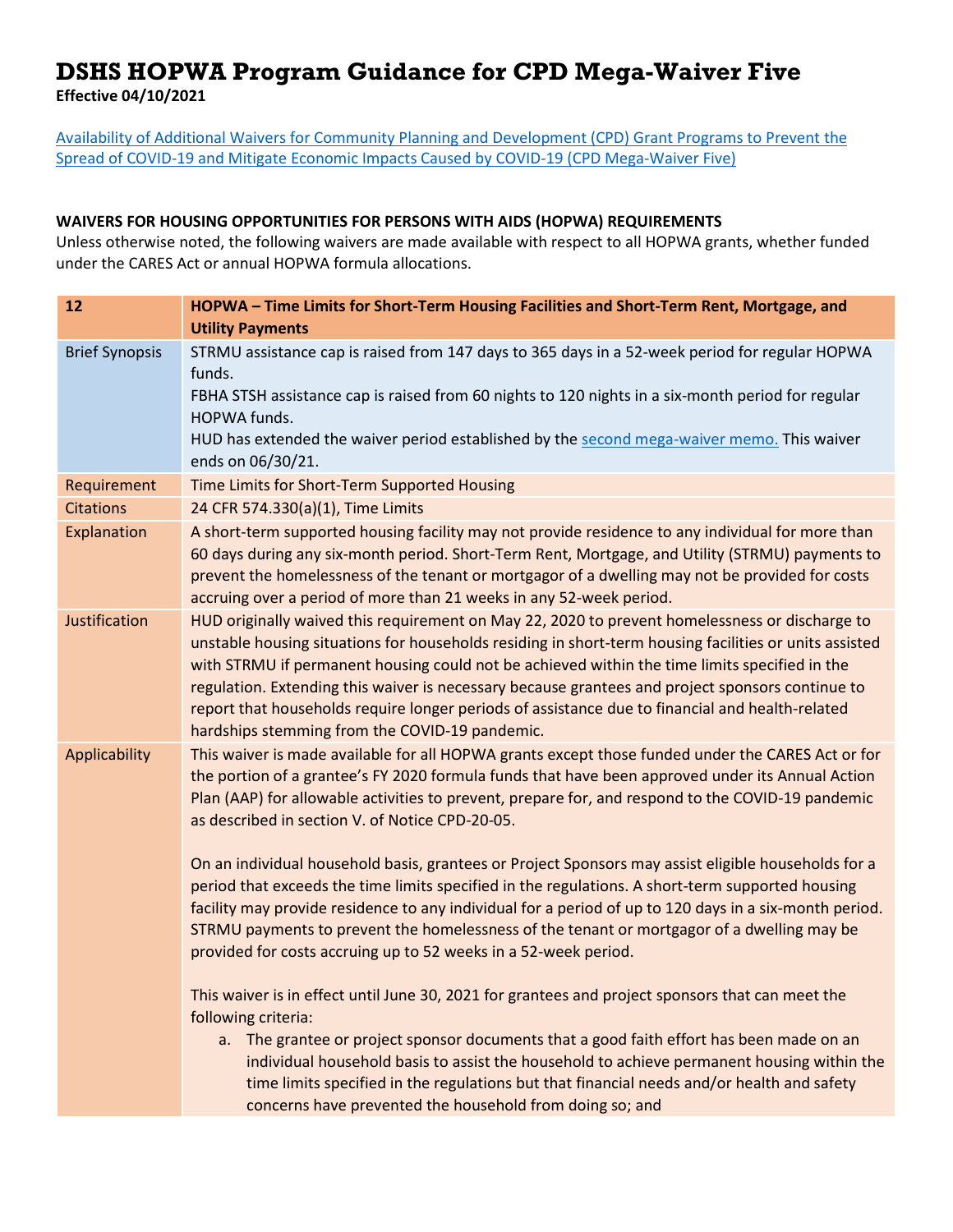|                      | b. The grantee or project sponsor has written policies and procedures outlining efforts to            |
|----------------------|-------------------------------------------------------------------------------------------------------|
|                      | regularly reassess the needs of assisted households as well as processes for granting                 |
|                      | extensions based on documented financial needs and/or health and safety concerns.                     |
| <b>DSHS Guidance</b> | On a case-by-case basis, Project Sponsors may provide an assistance cap extension for up to 365       |
|                      | days of STRMU assistance on Form K1 and for up to 120 nights of STSH assistance on Form K2. In        |
|                      | the household's case notes, the Project Sponsor should document that they are utilizing this          |
|                      | flexibility and provide a brief rationale. Project Sponsors must document their efforts to assist the |
|                      | household to achieve permanent housing within the time limits specified in the regulations, but       |
|                      | that financial needs and/or health and safety concerns have prevented the household from doing        |
|                      | so. Prior to utilizing this waiver flexibility, Project Sponsors must develop a written protocol for  |
|                      | reassessing the needs of assisted households and granting case-by-case extensions based on            |
|                      | documented financial needs and/or health and safety concerns. This waiver period started on           |
|                      | 06/01/20 and will end on 06/30/21.                                                                    |

| 13                    | <b>HOPWA-Property Standards</b>                                                                                                                                                                                                                                                                                                                                                                                                                                                                                                                                                                                                                                                                                                                                                                                                    |
|-----------------------|------------------------------------------------------------------------------------------------------------------------------------------------------------------------------------------------------------------------------------------------------------------------------------------------------------------------------------------------------------------------------------------------------------------------------------------------------------------------------------------------------------------------------------------------------------------------------------------------------------------------------------------------------------------------------------------------------------------------------------------------------------------------------------------------------------------------------------|
| <b>Brief Synopsis</b> | The Housing Quality Standards waiver from the first mega-waiver memo (which was limited to<br>TBRA) now covers all HOPWA housing assistance activity categories. This waiver permits virtual unit<br>inspections under certain circumstances.                                                                                                                                                                                                                                                                                                                                                                                                                                                                                                                                                                                      |
|                       | HUD has extended the waiver period established by the second mega-waiver memo. This waiver<br>ends on 06/30/21.                                                                                                                                                                                                                                                                                                                                                                                                                                                                                                                                                                                                                                                                                                                    |
| Requirement           | <b>Property Standards for HOPWA</b>                                                                                                                                                                                                                                                                                                                                                                                                                                                                                                                                                                                                                                                                                                                                                                                                |
| <b>Citations</b>      | 24 CFR 574.310(b), Housing Quality Standards (HQS)                                                                                                                                                                                                                                                                                                                                                                                                                                                                                                                                                                                                                                                                                                                                                                                 |
| Explanation           | This section of the HOPWA regulations provides that all housing assisted with acquisition,<br>rehabilitation, conversion, lease, or repair; new construction of single room occupancy dwellings<br>and community residences; project or tenant-based rental assistance; or operating costs must meet<br>the applicable housing quality standards outlined in the regulations.                                                                                                                                                                                                                                                                                                                                                                                                                                                      |
| Justification         | On March 31, 2020 HUD waived the physical inspection requirement for tenant-based rental<br>assistance at 24 CFR 574.310(b) for one year so long as grantees or project sponsors were able to<br>visually inspect the unit using technology to ensure the unit met HQS before any assistance was<br>provided and grantees or project sponsors had written policies in place to physically reinspect the<br>unit after health officials determined special measures to prevent the spread of COVID-19 were no<br>longer necessary.                                                                                                                                                                                                                                                                                                  |
|                       | On May 22, 2020 HUD waived the physical inspection requirement for acquisition, rehabilitation,<br>conversion, lease, or repair; new construction of single room occupancy dwellings and community<br>residences; project or tenant-based rental assistance; or operating costs for one year so long as<br>grantees or project sponsors met the criteria outlined in the waiver.                                                                                                                                                                                                                                                                                                                                                                                                                                                   |
|                       | Grantees and project sponsors continue to report difficulty in conducting the initial inspection of<br>units due to social distancing guidelines; therefore, HUD is waiving the inspection requirement at 24<br>CFR 574.310(b), as further specified below to allow grantees and project sponsors to quickly move<br>households into housing, which enables social distancing, and helps prevent the spread of COVID-<br>19. Additionally, grantees and project sponsors will need time when social distancing guidelines are<br>no longer in effect to prepare staff to physically re-inspect units for HQS; therefore, HUD is<br>extending the waiver beyond the date the state or local public health official has determined special<br>measures are no longer necessary to prevent the spread of COVID-19 as described below. |
| Applicability         | This waiver is in effect until June 30, 2021 for grantees and project sponsors that can meet the<br>following criteria:<br>a. The grantee or project sponsor is able to visually inspect the unit using technology, such as<br>video streaming, to ensure the unit meets HQS before any assistance is provided; and                                                                                                                                                                                                                                                                                                                                                                                                                                                                                                                |